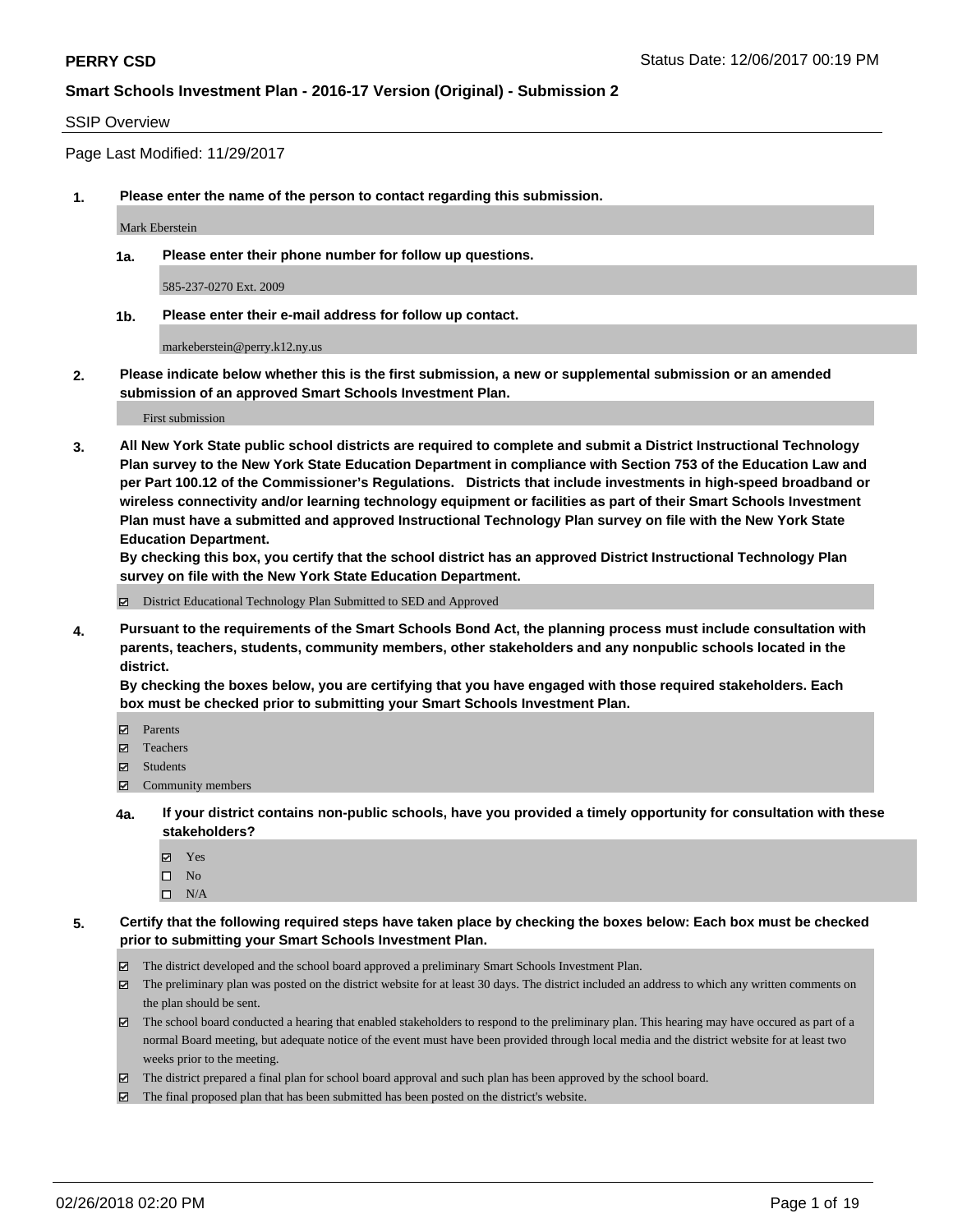### SSIP Overview

Page Last Modified: 11/29/2017

**5a. Please upload the proposed Smart Schools Investment Plan (SSIP) that was posted on the district's website, along with any supporting materials. Note that this should be different than your recently submitted Educational Technology Survey. The Final SSIP, as approved by the School Board, should also be posted on the website and remain there during the course of the projects contained therein.**

Smart Schools Investment Plan - Submission 1.pdf

**5b. Enter the webpage address where the final Smart Schools Investment Plan is posted. The Plan should remain posted for the life of the included projects.**

http://www.perry.k12.ny.us/files/filesystem/smart%20schools%20investment%20plan%20-%20submission%202.pdf

**6. Please enter an estimate of the total number of students and staff that will benefit from this Smart Schools Investment Plan based on the cumulative projects submitted to date.**

975

**7. An LEA/School District may partner with one or more other LEA/School Districts to form a consortium to pool Smart Schools Bond Act funds for a project that meets all other Smart School Bond Act requirements. Each school district participating in the consortium will need to file an approved Smart Schools Investment Plan for the project and submit a signed Memorandum of Understanding that sets forth the details of the consortium including the roles of each respective district.**

 $\Box$  The district plans to participate in a consortium to partner with other school district(s) to implement a Smart Schools project.

**8. Please enter the name and 6-digit SED Code for each LEA/School District participating in the Consortium.**

| <b>Partner LEA/District</b> | <b>ISED BEDS Code</b> |
|-----------------------------|-----------------------|
| (No Response)               | (No Response)         |

### **9. Please upload a signed Memorandum of Understanding with all of the participating Consortium partners.**

(No Response)

**10. Your district's Smart Schools Bond Act Allocation is:**

\$913,171

**11.** Enter the budget sub-allocations by category that you are submitting for approval at this time. If you are not budgeting SSBA funds for a category, please enter 0 (zero.) If the value entered is \$0, you will not be required to complete that survey question.

|                                       | Sub-<br>Allocations |
|---------------------------------------|---------------------|
| School Connectivity                   | l 0                 |
| Connectivity Projects for Communities | $\overline{0}$      |
| <b>Classroom Technology</b>           | 537,812             |
| Pre-Kindergarten Classrooms           | l 0                 |
| Replace Transportable Classrooms      | 0                   |
| High-Tech Security Features           | $\overline{0}$      |
| <b>Totals:</b>                        | 537,812             |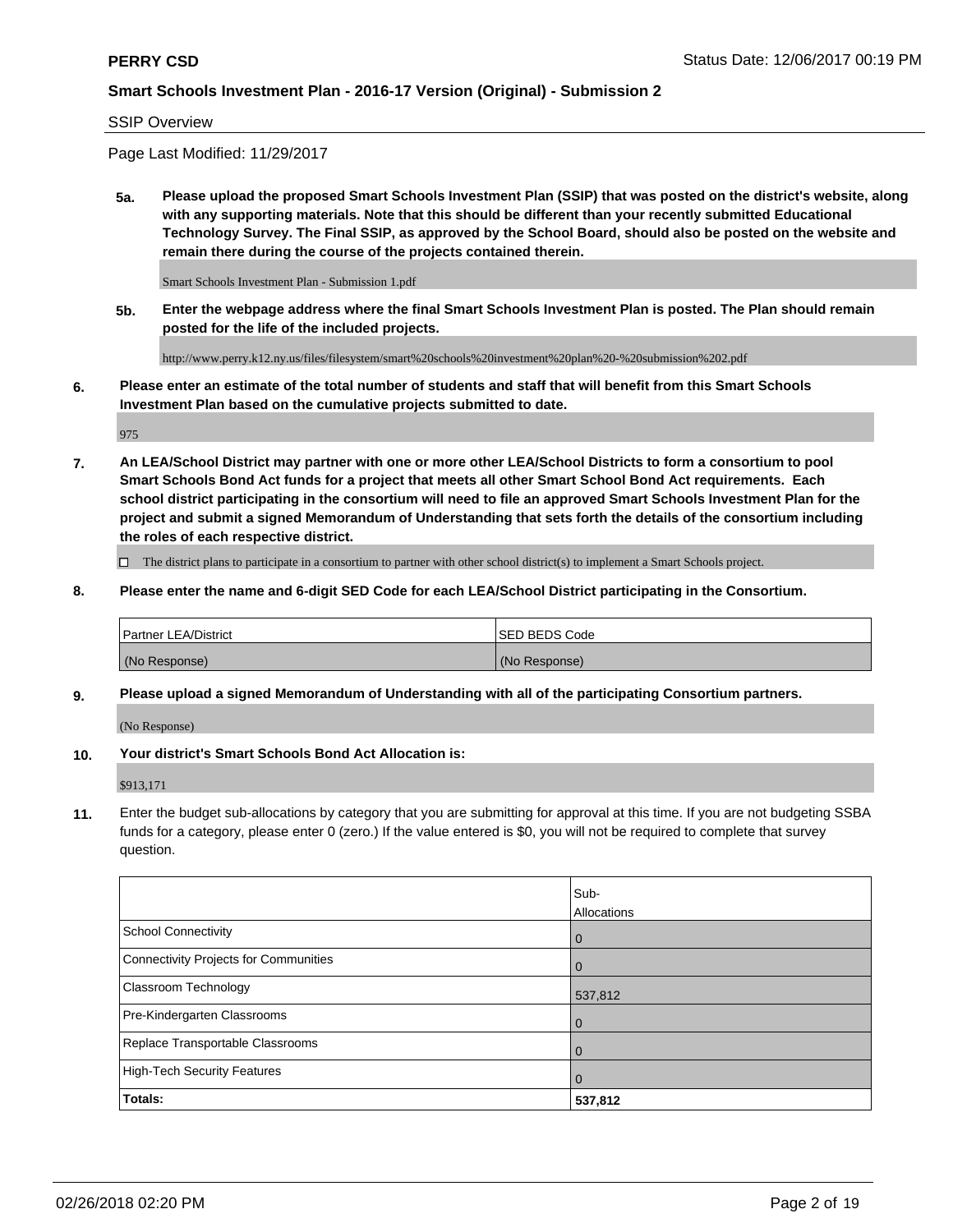### School Connectivity

Page Last Modified: 11/13/2017

- **1. In order for students and faculty to receive the maximum benefit from the technology made available under the Smart Schools Bond Act, their school buildings must possess sufficient connectivity infrastructure to ensure that devices can be used during the school day. Smart Schools Investment Plans must demonstrate that:**
	- **• sufficient infrastructure that meets the Federal Communications Commission's 100 Mbps per 1,000 students standard currently exists in the buildings where new devices will be deployed, or**
	- **• is a planned use of a portion of Smart Schools Bond Act funds, or**
	- **• is under development through another funding source.**

**Smart Schools Bond Act funds used for technology infrastructure or classroom technology investments must increase the number of school buildings that meet or exceed the minimum speed standard of 100 Mbps per 1,000 students and staff within 12 months. This standard may be met on either a contracted 24/7 firm service or a "burstable" capability. If the standard is met under the burstable criteria, it must be:**

**1. Specifically codified in a service contract with a provider, and**

**2. Guaranteed to be available to all students and devices as needed, particularly during periods of high demand, such as computer-based testing (CBT) periods.**

**Please describe how your district already meets or is planning to meet this standard within 12 months of plan submission.**

(No Response)

- **1a. If a district believes that it will be impossible to meet this standard within 12 months, it may apply for a waiver of this requirement, as described on the Smart Schools website. The waiver must be filed and approved by SED prior to submitting this survey.**
	- By checking this box, you are certifying that the school district has an approved waiver of this requirement on file with the New York State Education Department.
- **2.** Connectivity Speed Calculator **(Required)**

|                         | l Number of<br>Students | Multiply by<br>100 Kbps | Divide by 1000 Current Speed<br>to Convert to<br>Required<br>Speed in Mb | lin Mb           | Expected<br>Speed to be<br>Attained Within   Required<br>12 Months | <b>Expected Date</b><br>When<br>Speed Will be<br>Met |
|-------------------------|-------------------------|-------------------------|--------------------------------------------------------------------------|------------------|--------------------------------------------------------------------|------------------------------------------------------|
| <b>Calculated Speed</b> | (No<br>Response)        | (No Response)           | (No<br>Response)                                                         | (No<br>Response) | (No<br>Response)                                                   | l (No<br>Response)                                   |

**3. Describe how you intend to use Smart Schools Bond Act funds for high-speed broadband and/or wireless connectivity projects in school buildings.**

(No Response)

**4. Describe the linkage between the district's District Instructional Technology Plan and the proposed projects. (There should be a link between your response to this question and your response to Question 1 in Part E. Curriculum and Instruction "What are the district's plans to use digital connectivity and technology to improve teaching and learning?)**

(No Response)

**5. If the district wishes to have students and staff access the Internet from wireless devices within the school building, or in close proximity to it, it must first ensure that it has a robust Wi-Fi network in place that has sufficient bandwidth to meet user demand.**

**Please describe how you have quantified this demand and how you plan to meet this demand.**

(No Response)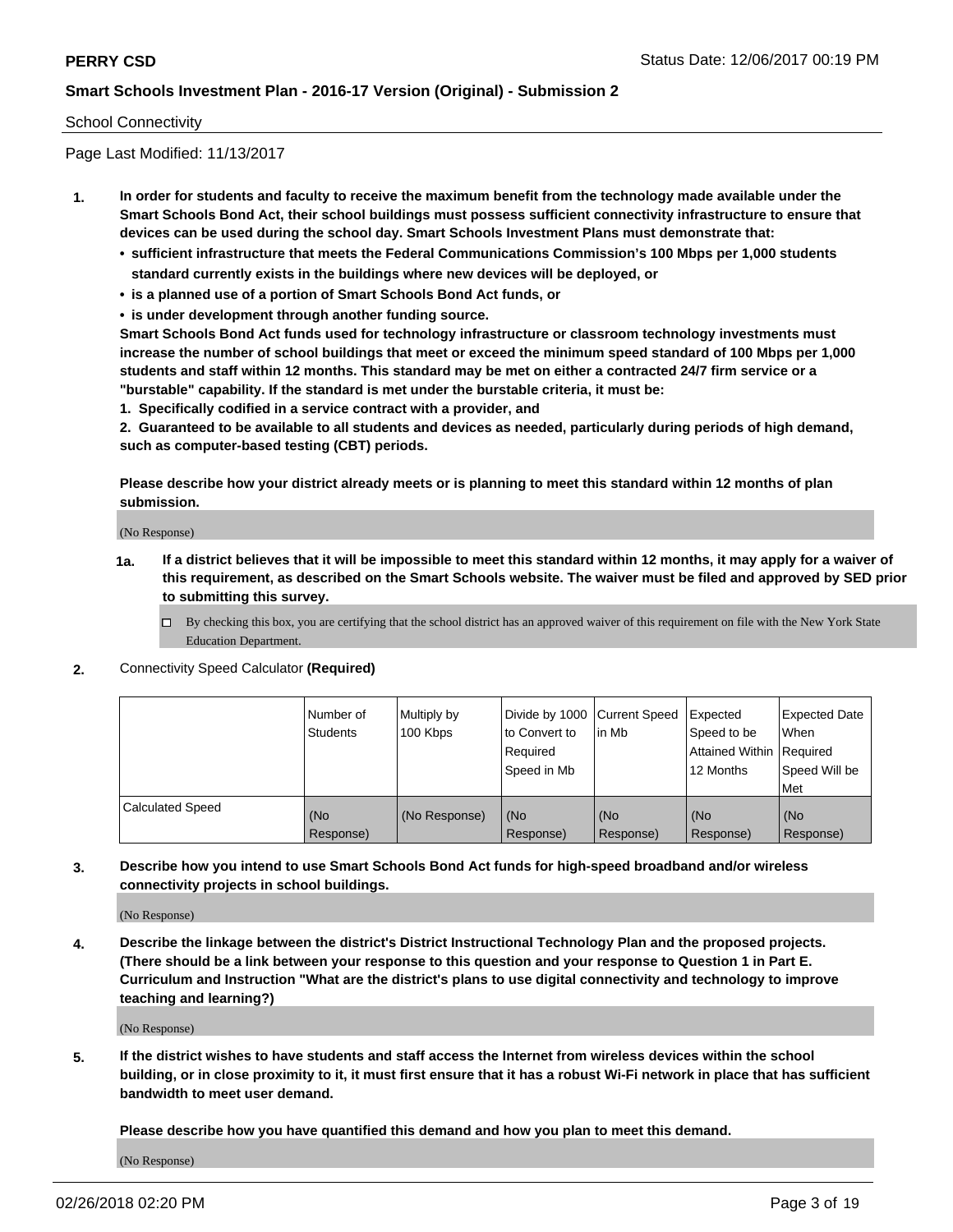### School Connectivity

Page Last Modified: 11/13/2017

**6. As indicated on Page 5 of the guidance, the Office of Facilities Planning will have to conduct a preliminary review of all capital projects, including connectivity projects.**

**Please indicate on a separate row each project number given to you by the Office of Facilities Planning.**

| Project Number |  |
|----------------|--|
| (No Response)  |  |

**7. Certain high-tech security and connectivity infrastructure projects may be eligible for an expedited review process as determined by the Office of Facilities Planning.**

#### **Was your project deemed eligible for streamlined review?**

(No Response)

#### **8. Include the name and license number of the architect or engineer of record.**

| Name          | License Number |
|---------------|----------------|
| (No Response) | (No Response)  |

**9.** If you are submitting an allocation for **School Connectivity** complete this table.

**Note that the calculated Total at the bottom of the table must equal the Total allocation for this category that you entered in the SSIP Overview overall budget.** 

|                                            | Sub-          |
|--------------------------------------------|---------------|
|                                            | Allocation    |
| Network/Access Costs                       | (No Response) |
| Outside Plant Costs                        | (No Response) |
| School Internal Connections and Components | (No Response) |
| Professional Services                      | (No Response) |
| Testing                                    | (No Response) |
| <b>Other Upfront Costs</b>                 | (No Response) |
| <b>Other Costs</b>                         | (No Response) |
| Totals:                                    | 0             |

**10. Please detail the type, quantity, per unit cost and total cost of the eligible items under each sub-category. This is especially important for any expenditures listed under the "Other" category. All expenditures must be eligible for tax-exempt financing to be reimbursed through the SSBA. Sufficient detail must be provided so that we can verify this is the case. If you have any questions, please contact us directly through smartschools@nysed.gov. NOTE: Wireless Access Points should be included in this category, not under Classroom Educational Technology, except those that will be loaned/purchased for nonpublic schools.**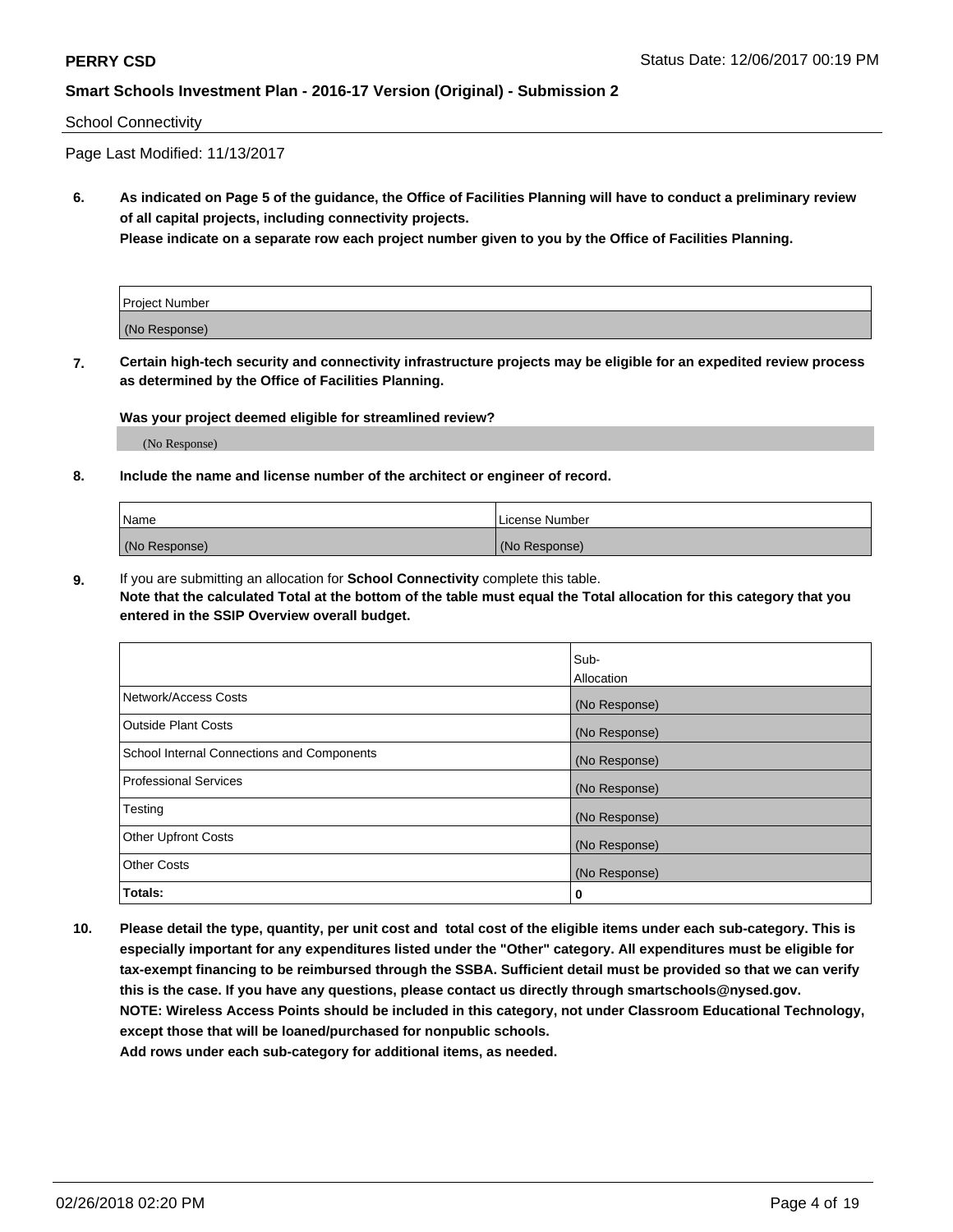School Connectivity

Page Last Modified: 11/13/2017

| Select the allowable expenditure | Item to be purchased | Quantity      | Cost per Item | <b>Total Cost</b> |
|----------------------------------|----------------------|---------------|---------------|-------------------|
| type.                            |                      |               |               |                   |
| Repeat to add another item under |                      |               |               |                   |
| each type.                       |                      |               |               |                   |
| (No Response)                    | (No Response)        | (No Response) | (No Response) | (No Response)     |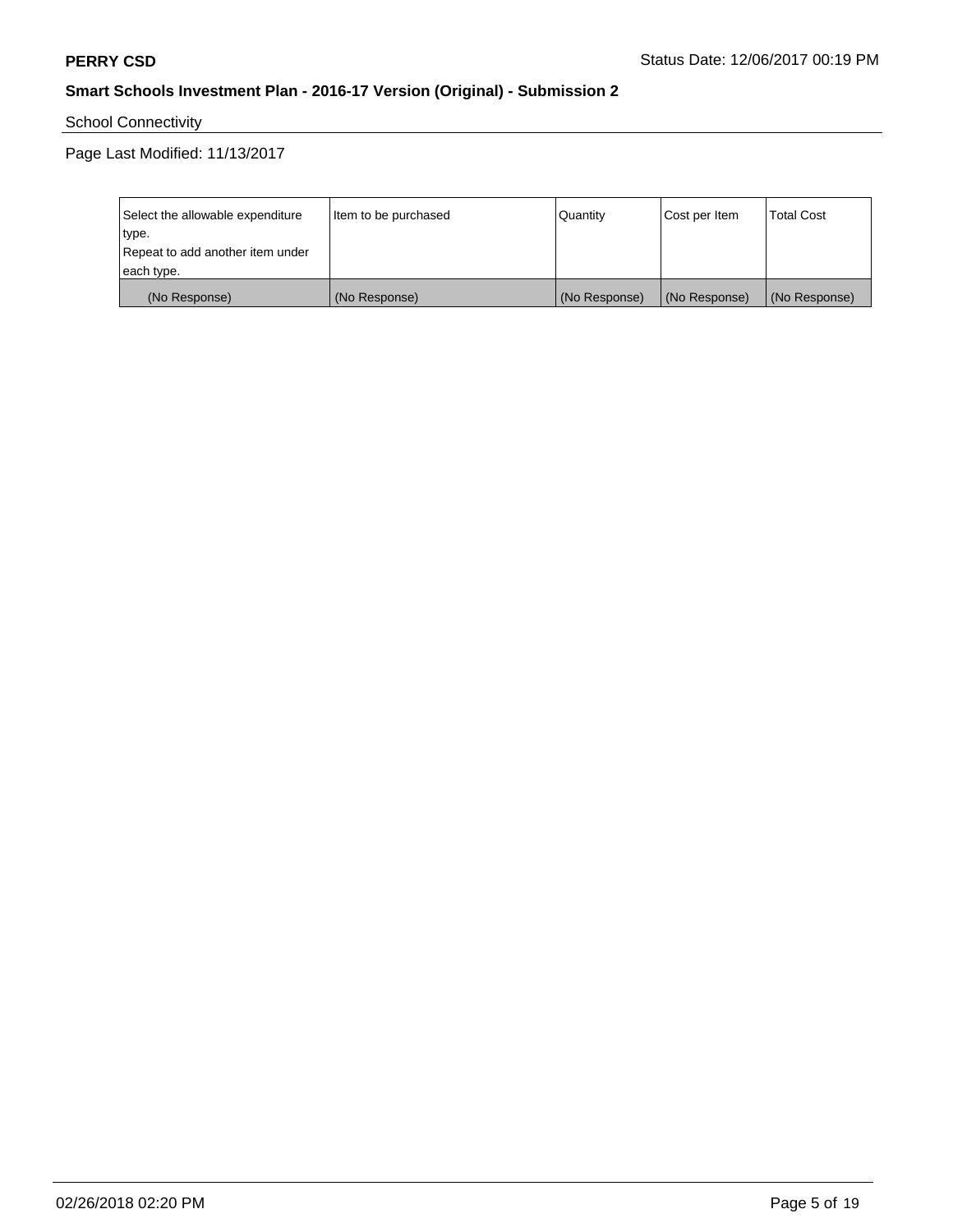Community Connectivity (Broadband and Wireless)

Page Last Modified: 11/13/2017

**1. Describe how you intend to use Smart Schools Bond Act funds for high-speed broadband and/or wireless connectivity projects in the community.**

(No Response)

**2. Please describe how the proposed project(s) will promote student achievement and increase student and/or staff access to the Internet in a manner that enhances student learning and/or instruction outside of the school day and/or school building.**

(No Response)

**3. Community connectivity projects must comply with all the necessary local building codes and regulations (building and related permits are not required prior to plan submission).**

 $\Box$  I certify that we will comply with all the necessary local building codes and regulations.

**4. Please describe the physical location of the proposed investment.**

(No Response)

**5. Please provide the initial list of partners participating in the Community Connectivity Broadband Project, along with their Federal Tax Identification (Employer Identification) number.**

| <b>Project Partners</b> | Federal ID #  |
|-------------------------|---------------|
| (No Response)           | (No Response) |

**6.** If you are submitting an allocation for **Community Connectivity**, complete this table. **Note that the calculated Total at the bottom of the table must equal the Total allocation for this category that you entered in the SSIP Overview overall budget.**

|                                    | Sub-Allocation |
|------------------------------------|----------------|
| Network/Access Costs               | (No Response)  |
| Outside Plant Costs                | (No Response)  |
| <b>Tower Costs</b>                 | (No Response)  |
| <b>Customer Premises Equipment</b> | (No Response)  |
| <b>Professional Services</b>       | (No Response)  |
| Testing                            | (No Response)  |
| <b>Other Upfront Costs</b>         | (No Response)  |
| <b>Other Costs</b>                 | (No Response)  |
| Totals:                            | 0              |

**7. Please detail the type, quantity, per unit cost and total cost of the eligible items under each sub-category. This is especially important for any expenditures listed under the "Other" category. All expenditures must be capital-bond eligible to be reimbursed through the SSBA. If you have any questions, please contact us directly through smartschools@nysed.gov.**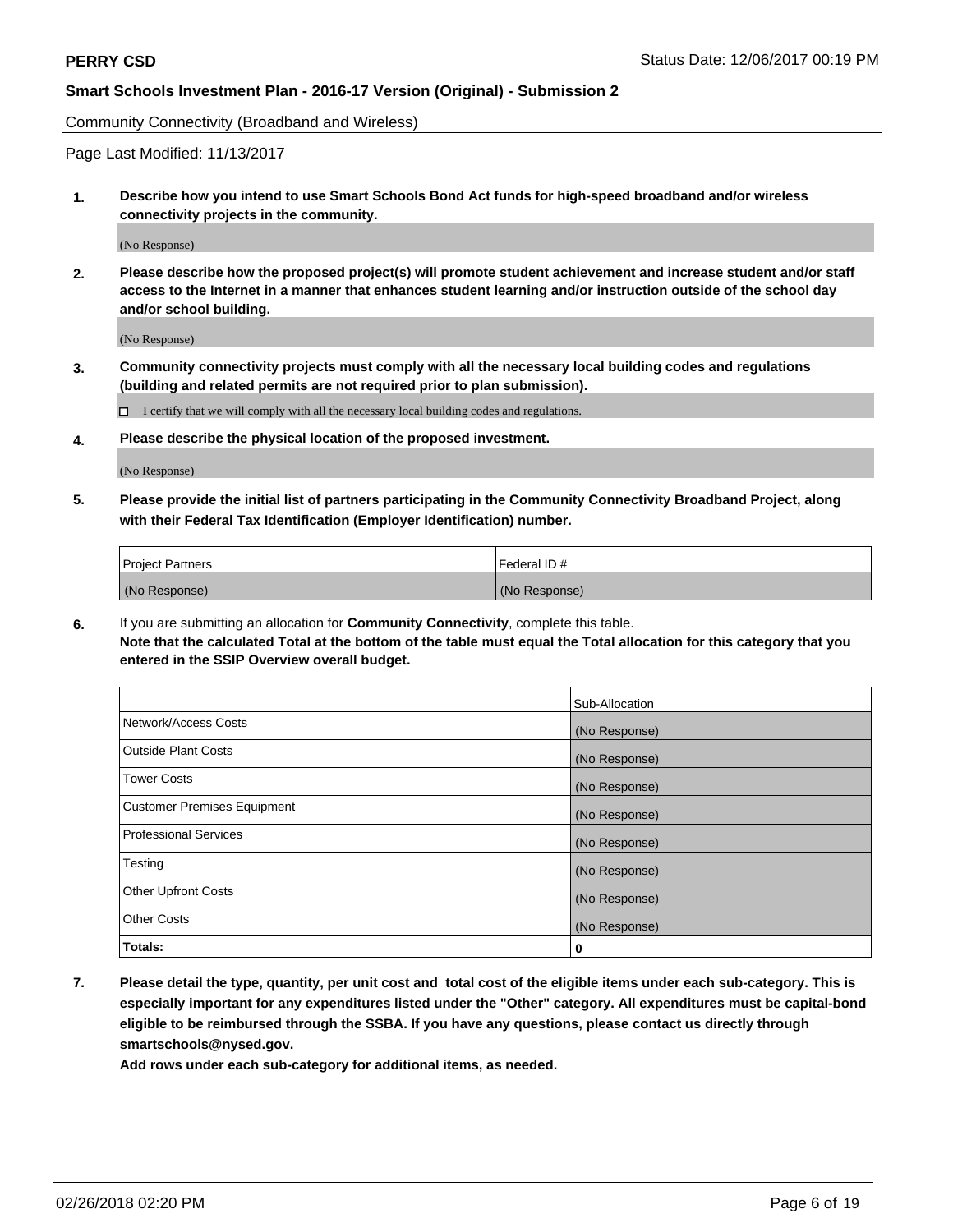Community Connectivity (Broadband and Wireless)

Page Last Modified: 11/13/2017

| Select the allowable expenditure<br>type.<br>Repeat to add another item under | Item to be purchased | Quantity      | Cost per Item | <b>Total Cost</b> |
|-------------------------------------------------------------------------------|----------------------|---------------|---------------|-------------------|
| each type.                                                                    |                      |               |               |                   |
| (No Response)                                                                 | (No Response)        | (No Response) | (No Response) | (No Response)     |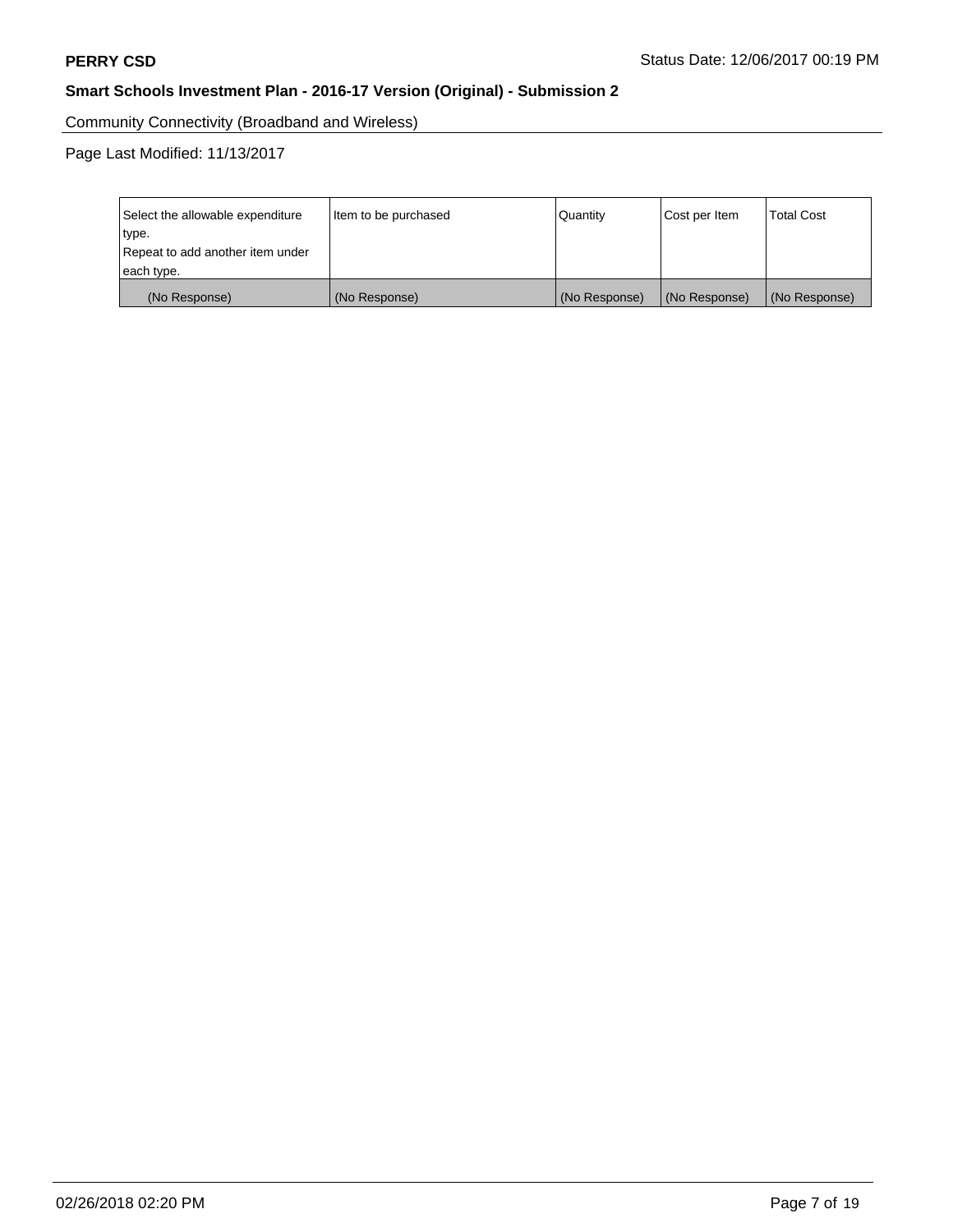### Classroom Learning Technology

Page Last Modified: 11/29/2017

**1. In order for students and faculty to receive the maximum benefit from the technology made available under the Smart Schools Bond Act, their school buildings must possess sufficient connectivity infrastructure to ensure that devices can be used during the school day. Smart Schools Investment Plans must demonstrate that sufficient infrastructure that meets the Federal Communications Commission's 100 Mbps per 1,000 students standard currently exists in the buildings where new devices will be deployed, or is a planned use of a portion of Smart Schools Bond Act funds, or is under development through another funding source.**

**Smart Schools Bond Act funds used for technology infrastructure or classroom technology investments must increase the number of school buildings that meet or exceed the minimum speed standard of 100 Mbps per 1,000 students and staff within 12 months. This standard may be met on either a contracted 24/7 firm service or a "burstable" capability. If the standard is met under the burstable criteria, it must be:**

**1. Specifically codified in a service contract with a provider, and**

**2. Guaranteed to be available to all students and devices as needed, particularly during periods of high demand, such as computer-based testing (CBT) periods.**

**Please describe how your district already meets or is planning to meet this standard within 12 months of plan submission.**

The District exceeds the Federal Communications Commission standard of 100 Mbps per 1,000 students with 200 Mbps.

- **1a. If a district believes that it will be impossible to meet this standard within 12 months, it may apply for a waiver of this requirement, as described on the Smart Schools website. The waiver must be filed and approved by SED prior to submitting this survey.**
	- By checking this box, you are certifying that the school district has an approved waiver of this requirement on file with the New York State Education Department.
- **2.** Connectivity Speed Calculator **(Required)**

|                         | Number of<br>Students | Multiply by<br>100 Kbps | Divide by 1000 Current Speed<br>to Convert to<br>Required<br>Speed in Mb | in Mb | Expected<br>Speed to be<br>Attained Within   Required<br>12 Months | <b>Expected Date</b><br>When<br>Speed Will be<br>Met |
|-------------------------|-----------------------|-------------------------|--------------------------------------------------------------------------|-------|--------------------------------------------------------------------|------------------------------------------------------|
| <b>Calculated Speed</b> | 807                   | 80,700                  | 80.7                                                                     | 200   | (No<br>Response)                                                   | (No<br>Response)                                     |

## **3. If the district wishes to have students and staff access the Internet from wireless devices within the school building, or in close proximity to it, it must first ensure that it has a robust Wi-Fi network in place that has sufficient bandwidth to meet user demand.**

**Please describe how you have quantified this demand and how you plan to meet this demand.**

Wi-Fi connectivity was recently upgraded through a capital project during the summer of 2014. Frontrunner Networks installed all new Meru access points along with Boces installing new switches to provide wireless coverage to both the Elementary/Jr. High school as well as the Sr. High School. The bandwidth is monitored weekly and less than half our bandwidth allotment is used.

**4. All New York State public school districts are required to complete and submit an Instructional Technology Plan survey to the New York State Education Department in compliance with Section 753 of the Education Law and per Part 100.12 of the Commissioner's Regulations.**

**Districts that include educational technology purchases as part of their Smart Schools Investment Plan must have a submitted and approved Instructional Technology Plan survey on file with the New York State Education Department.**

By checking this box, you are certifying that the school district has an approved Instructional Technology Plan survey on file with the New York State Education Department.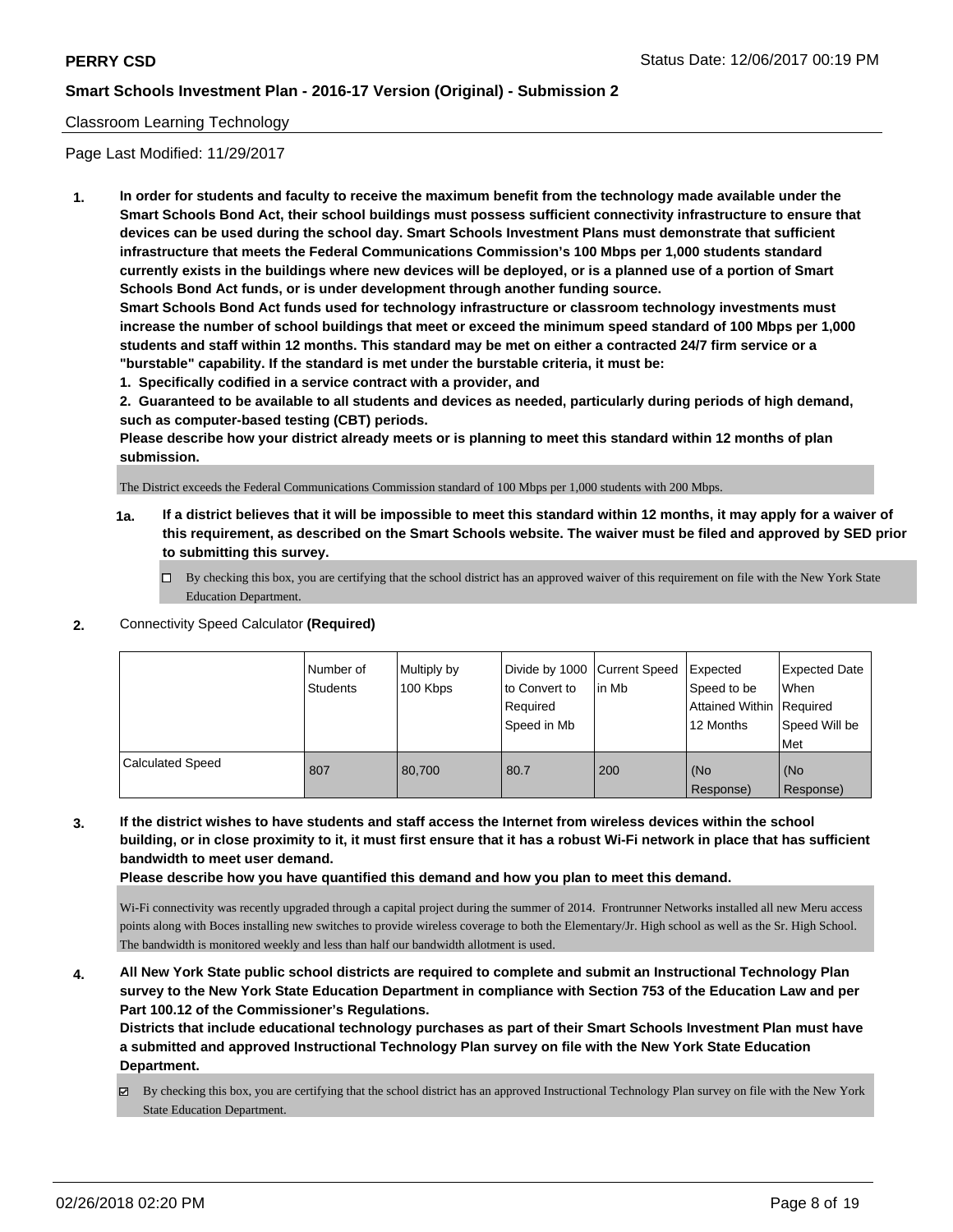#### Classroom Learning Technology

Page Last Modified: 11/29/2017

**5. Describe the devices you intend to purchase and their compatibility with existing or planned platforms or systems. Specifically address the adequacy of each facility's electrical, HVAC and other infrastructure necessary to install and support the operation of the planned technology.**

All devices work with planned platforms or systems and the district can provide adequate electrical supply to support them. Acer Chromebook- Chromebooks are stand alone but will be plugged into charging stations in classrooms when battery is depleted and will utilize the wireless network for internet connection. Chromebook Case- Protect the investment of 1:1 devices. Charging Stations for Chromebook- Will utilize power outlets in classrooms. Each classroom is equipped with multiple outlets. Smartboard- Plugs into computer with a USB connection for touch interactivity with projector. Projector- Uses standard wall outlet and plugs into computer or any other device that supports video output. iPad- Standalone device. Uses standard wall outlet. Can be plugged into external video source. Ipad Pro- Standalone device. Uses standard wall outlet. Can be plugged into external video source. iPad Case- Protect investment. iPad Pro Case- Protect Investment Raspberry Pie Camera Kit- Uses standard wall outlet. Plugs into external video source. Rasberry Pie Complete Kit- Uses standard wall outlet. Plugs into external video source. HUE Animation- Plugs into Mac or Windows machine. Uses HD camera to display and record video on Mac or Windows machine. Sphero Robotic Balls- Wirelessly connects to iPad for control. Uses standard wall outlet for charging. Snap Circuits- Uses AA batteries for power. Can be connected to multiple different proprietary devices for educational use. Wonder Workshop- Battery powered device that wirelessly connects to iPad for programming and control. Will plug into standard wall outlet for charging. Silhouette Printer- Uses standard wall outlet. 3D Printer- Uses standard wall outlet and connects to PC to send 3D prints. Printer- Uses standard wall outlet. iMac- Uses standard wall outlet. Can be connected to external devices. iPad Pro Pencil- Accessory to the iPad pro. Camera- Uses standard wall outlet ot charge. Sherwood Receiver- Uses standard wall outlet for power. Hooks to external speakers and other peripherals. Speakers- Hooks into receiver for sound output. HP Elitedesk- Windows machine that uses standard wall outlet and can connect to external devices. HP 19" Monitor- Uses standard wall outlet for displaying video output from computer. Oculus Rift- Plugs into computer for power and video output. Glowforge- Uses standard wall outlet. Builder 3D Printer Extreme- Uses standard wall outlet. Artec 3D Scanner- Uses standard wall outlet and plug into computer for 3D scans.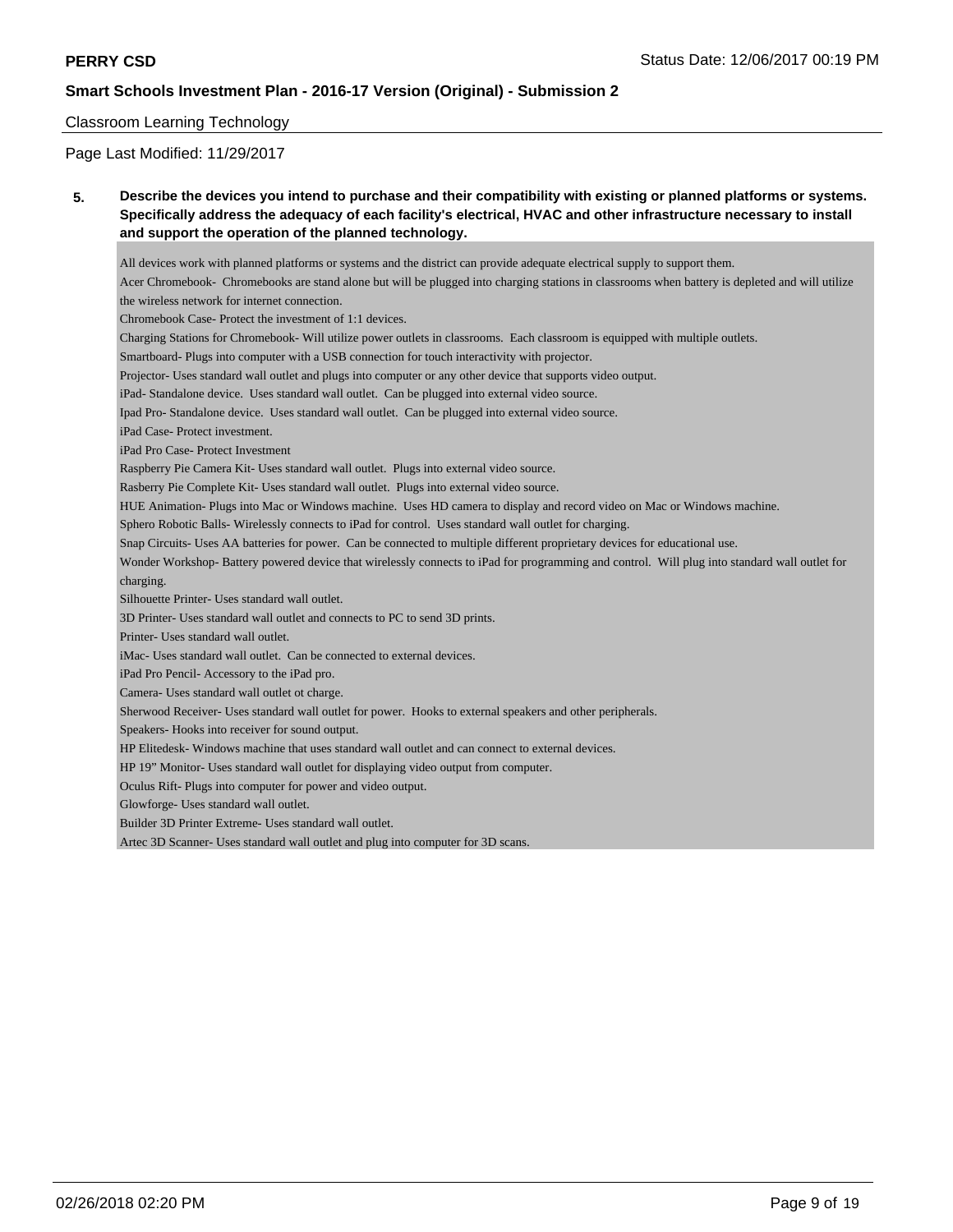#### Classroom Learning Technology

Page Last Modified: 11/29/2017

- **6. Describe how the proposed technology purchases will:**
	- **> enhance differentiated instruction;**
	- **> expand student learning inside and outside the classroom;**
	- **> benefit students with disabilities and English language learners; and**
	- **> contribute to the reduction of other learning gaps that have been identified within the district.**

**The expectation is that districts will place a priority on addressing the needs of students who struggle to succeed in a rigorous curriculum. Responses in this section should specifically address this concern and align with the district's Instructional Technology Plan (in particular Question 2 of E. Curriculum and Instruction: "Does the district's instructional technology plan address the needs of students with disabilities to ensure equitable access to instruction, materials and assessments?" and Question 3 of the same section: "Does the district's instructional technology plan address the provision of assistive technology specifically for students with disabilities to ensure access to and participation in the general curriculum?"**

The proposed technology purchases will enhance differentiated instruction in many ways. Acer Chromebook's, desktops, Smartboards, and projectors allow for students to manipulate instruction to best meet their needs. The Chromebook's will continue to allow our students to receive supplemental instruction through iReady and literacy programs, while providing teachers and staff ongoing data to monitor progress of learning. Smart Boards are an essential component in accommodating different learning styles. Tactical learners can use the screen and learn by touching and marking at the board, audio learners can have a discussion and visual learners can observe the teaching on the board. By providing students with information in more than one form -whether through the combined use of text, audio, graphics or full-motion video - it increases the student's chance of grasping and learning the lesson. These technologies will benefit both our students with disabilities and English language learners. The features of the Chromebook (voice to text, audio, video, camera, programs) are key components that will assist our students in progressing further and close the gap, whether it be in reading or writing. The skills learned through the use of the Chromebooks can be transferred outside of the classroom and into the next stages of their lives. In collaboration with all these pieces of equipment, the charging stations, cases and printers will ensure that all equipment is housed in a central location, is charged and accessible when needed for instruction, and kept safe from damage. The printers will be necessary for printing student work, producing data reports and providing with students and teachers an avenue to maintain record of particular documents that have been created.

The iPad, iPad pro, iPad Pro pencil, iPad case, and iMac are all pieces of equipment that will potentially differentiate our art programs to allow for more students to access different projects and build digital art. The iPad, iPad Pro and iMac all have apps/programs that can influence the drawing, painting, sketching and building of a piece of art. This type of technology allows for multiple students to be at different levels within a project and identify which works best for them whether it be computer based or paper/pencil. These technologies also provide students to be on the go and be mobile to create their work and add depth within their drawing. The use of the iMac and photoshop (in conjunction with classroom cameras) students will be able to manipulate a picture by adding various features such a point of color in a black and white photo, adding a figure to a photo or cutting something out. These activities also provide our students with disabilities the opportunity to be successful by using computer programs to aid in the development of their drawing(s). In using this equipment, students will be able to have scaffolded instruction within the classroom that can be taken out of the classroom and used at home. Again, the skills addressed through the use of these items will prepare our students for a digital age in drawing, photography, architecture and many more fields of study. Similar to the use of these technologies the Hue Animation program can be used in collaboration with these items by providing another avenue to be successful in making Art. At all levels, students will have the ability to create characters, record their own voices, make stages and share their projects on YouTube. This particular program will tap into our students interest levels and engage them in the digital age. Investigating into this level of art animation will link to our district goal of testing emerging technologies. Along with these technologies are the Raspberry Pi Camera kit and full kit.

The following items: Silhouette Printer, 3D printer, Glowforge, Builder 3d Printer extreme, Arctec 3D scanner provide endless options for printing. At this point, our students have already built using the 3D printers that they have put together themselves windmills, cell phone cases, speaker mounts and virtual reality headsets. Each of the different printers allow for students to have access to more 3D printing, printing in a larger scale and to be able to scan 3D objects into scan. Our High School students had great success in building and implementing the use of the 3D printer and during our Tech Fair illustrated to the Junior High the use of the printers and what products have been created. These technologies develop students critical thinking and problem solving skills tremendously. It provides them with immediate feedback to their ideas and something tangible to inspect when finished. Using these tools is differentiated by the comfortability level of the various printers. Students with disabilities and English language learners are provided with a hands-on experience to their learning. They are thinking, designing, creating and building throughout the courses instructed. The level of thinking that goes into using these types of technologies will allow for our students to think outside the box and take their learning past the classroom. Students participating in the use of these printers are designing business plans, identifying a cost for their items and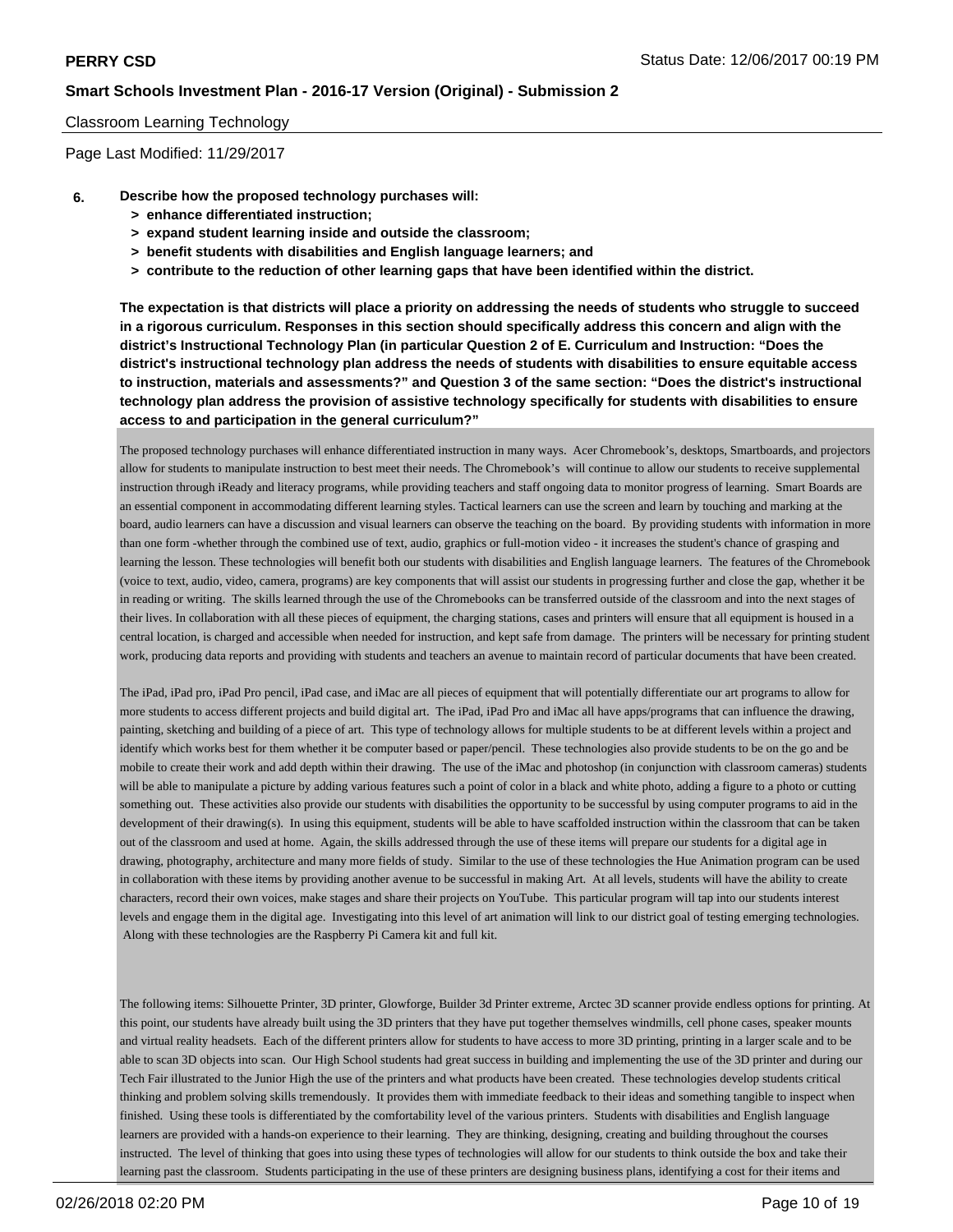## Classroom Learning Technology

## Page Last Modified: 11/29/2017

selling them and receiving reviews on the quality of their products. These are the skills that are necessary in succeeding in business today.

In conjunction with the 3D printers, students are also creating virtual reality headsets similar to the Oculus Rift which allows for students to take virtual field trips and engage in games. This is a new innovative technology which aligns with our district goal of investigating and discovering new emerging technology. The virtual field trips that have occurred provide our students with an opportunity to visit places that they have not been prior. It also lets you interact with objects within sight and manipulate and move them. The visual connection is critical for our students with disabilities and English language learners.

The Snap Circuits allow our students the tools to build exciting projects, such as FM radios, digital voice recorders, AM radios, burglar alarms, and doorbells. It will benefit most of our student population that are just beginning to build circuits by providing a manual to follow. It will assist in differentiating instruction as students are engaged in the hands-on learning that is exhibited in building a circuit. Students will take what they have learned and expand it to real-life as they work to build different projects. By engaging our students in snap circuits, we are developing critical thinkers in our students and ensuring they have the necessary skills to work through a problem.

Wonder Workshop and Sphero Robotic Balls prepare our students for the future with interactive, hands on learning that will teach them coding. The apps that are connected to Wonder Workshop are free and can be accessed by students through multiple avenues (iPad, tablet, cell phone). Students are able to start right away with a tutorial piece and engaging pre-created missions which will engage our students with disabilities and provide them with a modeling of what to do and how to do it. It will allow our students to explore and problem solve within the art of programming.

## **7. Where appropriate, describe how the proposed technology purchases will enhance ongoing communication with parents and other stakeholders and help the district facilitate technology-based regional partnerships, including distance learning and other efforts.**

At the moment the proposed technology is geared more for the students. However, staff members utilize GAFE to enhance communication with paren ts and other stakeholders through email as well as Google Drive. Teachers also use GAFE to communicate and collaborate with students in real time from anywhere at anytime. Parents will also be able to view Google Classroom assignments as well as grades for their students if the teacher decides to go this route. Smartboards will allow the teacher to project students screens in real time as well as allow teachers to make sure students are on task.

**8. Describe the district's plan to provide professional development to ensure that administrators, teachers and staff can employ the technology purchased to enhance instruction successfully.**

**Note: This response should be aligned and expanded upon in accordance with your district's response to Question 1 of F. Professional Development of your Instructional Technology Plan: "Please provide a summary of professional development offered to teachers and staff, for the time period covered by this plan, to support technology to enhance teaching and learning. Please include topics, audience and method of delivery within your summary."**

Administrators, teachers, and staff will be offered in-house trainings throughout the year as well as teachers teaching teachers strategies to improve teaching and learning. Four staff members will be Google Certified Educators Level 1 and Level 2 and will train faculty and staff on GAFE. There will also be offerings on conference days. Trainings on chromebooks will begin during the 1:1 device rollout. Other purchases such as 3D printers, robotics, etc. will require on the fly training as they will only be used in certain areas and not widespread throughout the district.

- **9. Districts must contact the SUNY/CUNY teacher preparation program that supplies the largest number of the district's new teachers to request advice on innovative uses and best practices at the intersection of pedagogy and educational technology.**
	- By checking this box, you certify that you have contacted the SUNY/CUNY teacher preparation program that supplies the largest number of your new teachers to request advice on these issues.

#### **9a. Please enter the name of the SUNY or CUNY Institution that you contacted.**

SUNY Geneseo, Brockport and Oswego

**9b. Enter the primary Institution phone number.**

585-245-5211, 585-395-2211, 315-312-2500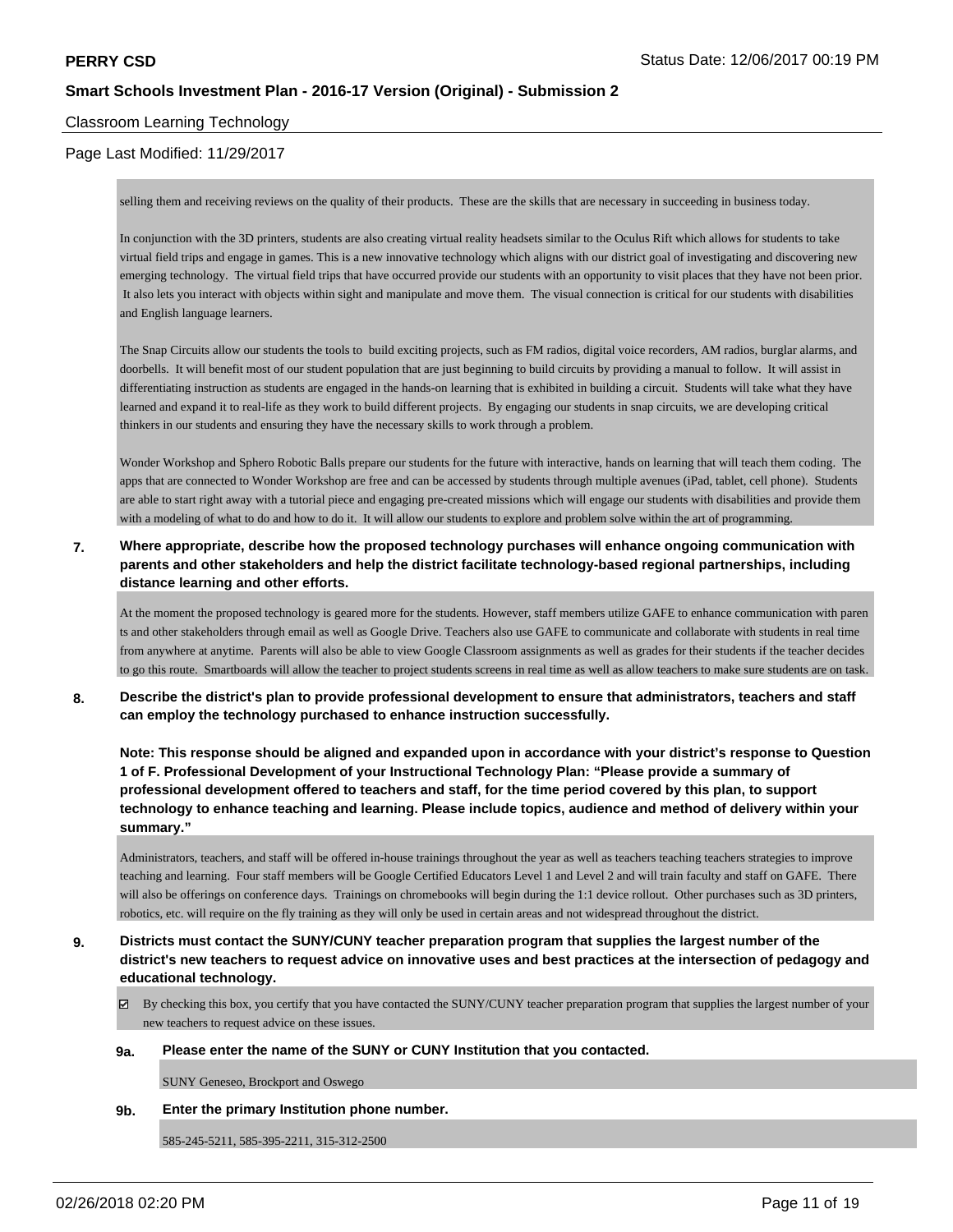#### Classroom Learning Technology

Page Last Modified: 11/29/2017

**9c. Enter the name of the contact person with whom you consulted and/or will be collaborating with on innovative uses of technology and best practices.**

Anjoo Sikka, Thomas Hernandez, Marcia Burrell

**10. A district whose Smart Schools Investment Plan proposes the purchase of technology devices and other hardware must account for nonpublic schools in the district.**

#### **Are there nonpublic schools within your school district?**

 $\hfill \square$  No

**10a. Describe your plan to loan purchased hardware to nonpublic schools within your district. The plan should use your district's nonpublic per-student loan amount calculated below, within the framework of the guidance. Please enter the date by which nonpublic schools must request classroom technology items. Also, specify in your response the devices that the nonpublic schools have requested, as well as in the in the Budget and the Expenditure Table at the end of the page.**

The school district will require The Gilead School of Discipleship to have requests submitted by June 30th of each year. The Gilead School of Discipleship has not requested any devices at this time but will request devices when needed. The Silver Lake Mennonite School is declining its allocation of Smart Schools funds.

**10b. A final Smart Schools Investment Plan cannot be approved until school authorities have adopted regulations specifying the date by which requests from nonpublic schools for the purchase and loan of Smart Schools Bond Act classroom technology must be received by the district.**

 $\boxtimes$  By checking this box, you certify that you have such a plan and associated regulations in place that have been made public.

#### **11.** Nonpublic Classroom Technology Loan Calculator

The Smart Schools Bond Act provides that any Classroom Learning Technology purchases made using Smart Schools funds shall be lent, upon request, to nonpublic schools in the district. However, no school district shall be required to loan technology in amounts greater than the total obtained and spent on technology pursuant to the Smart Schools Bond Act and the value of such loan may not exceed the total of \$250 multiplied by the nonpublic school enrollment in the base year at the time of enactment.

See: http://www.p12.nysed.gov/mgtserv/smart\_schools/docs/Smart\_Schools\_Bond\_Act\_Guidance\_04.27.15\_Final.pdf.

|                                       | 1. Classroom<br>Technology<br>Sub-allocation | l 2. Public<br>Enrollment<br>$(2014-15)$ | 3. Nonpublic<br>l Enrollment<br>(2014-15) | l 4. Sum of<br>Public and<br>Nonpublic<br>Enrollment | 15. Total Per<br>Pupil Sub-<br>lallocation | l 6. Total<br>Nonpublic Loan<br>Amount |
|---------------------------------------|----------------------------------------------|------------------------------------------|-------------------------------------------|------------------------------------------------------|--------------------------------------------|----------------------------------------|
| Calculated Nonpublic Loan<br>l Amount | 537.812                                      | 804                                      | 118                                       | 922                                                  | 250                                        | 29,500                                 |

**12. To ensure the sustainability of technology purchases made with Smart Schools funds, districts must demonstrate a long-term plan to maintain and replace technology purchases supported by Smart Schools Bond Act funds. This sustainability plan shall demonstrate a district's capacity to support recurring costs of use that are ineligible for Smart Schools Bond Act funding such as device maintenance, technical support, Internet and wireless fees, maintenance of hotspots, staff professional development, building maintenance and the replacement of incidental items. Further, such a sustainability plan shall include a long-term plan for the replacement of purchased devices and equipment at the end of their useful life with other funding sources.**

 $\boxtimes$  By checking this box, you certify that the district has a sustainability plan as described above.

- **13. Districts must ensure that devices purchased with Smart Schools Bond funds will be distributed, prepared for use, maintained and supported appropriately. Districts must maintain detailed device inventories in accordance with generally accepted accounting principles.**
	- By checking this box, you certify that the district has a distribution and inventory management plan and system in place.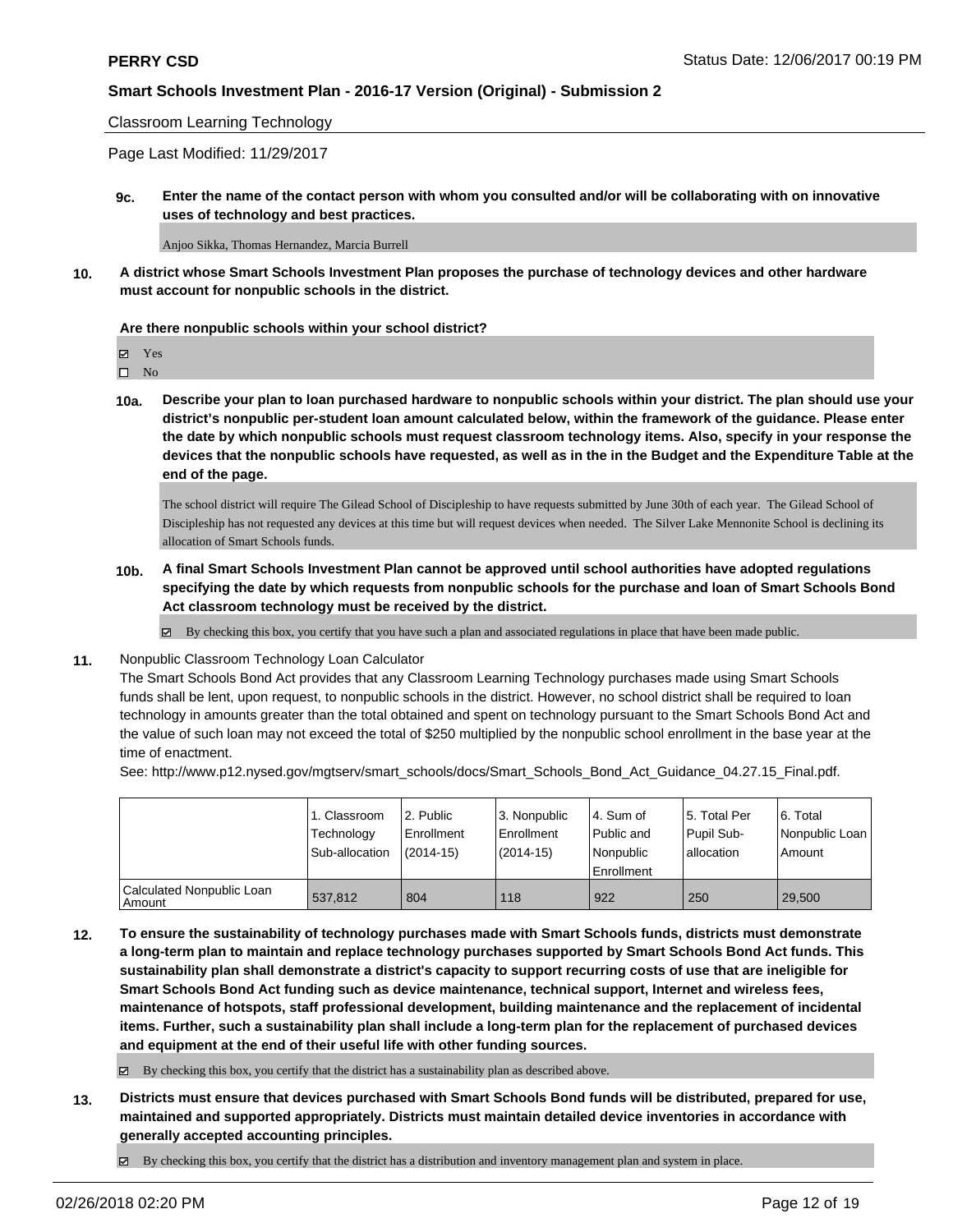## Classroom Learning Technology

Page Last Modified: 11/29/2017

**14.** If you are submitting an allocation for **Classroom Learning Technology** complete this table. **Note that the calculated Total at the bottom of the table must equal the Total allocation for this category that you entered in the SSIP Overview overall budget.**

|                          | Sub-Allocation |
|--------------------------|----------------|
| Interactive Whiteboards  | 58,300         |
| Computer Servers         | l 0            |
| <b>Desktop Computers</b> | 53,990         |
| Laptop Computers         | 207,913        |
| <b>Tablet Computers</b>  | 45,504         |
| <b>Other Costs</b>       | 172,105        |
| Totals:                  | 537,812        |

**15. Please detail the type, quantity, per unit cost and total cost of the eligible items under each sub-category. This is especially important for any expenditures listed under the "Other" category. All expenditures must be capital-bond eligible to be reimbursed through the SSBA. If you have any questions, please contact us directly through smartschools@nysed.gov.**

**Please specify in the "Item to be Purchased" field which specific expenditures and items are planned to meet the district's nonpublic loan requirement, if applicable.**

**NOTE: Wireless Access Points that will be loaned/purchased for nonpublic schools should ONLY be included in this category, not under School Connectivity, where public school districts would list them.**

| Select the allowable expenditure<br>type.<br>Repeat to add another item under<br>each type. | Item to be Purchased                     | Quantity       | Cost per Item | <b>Total Cost</b> |
|---------------------------------------------------------------------------------------------|------------------------------------------|----------------|---------------|-------------------|
| <b>Laptop Computers</b>                                                                     | <b>Acer Chromebook</b>                   | 809            | 257           | 207,913           |
| <b>Other Costs</b>                                                                          | <b>Chromebook Case</b>                   | 809            | 23            | 18,607            |
| <b>Other Costs</b>                                                                          | <b>Charging Stations for Chromebooks</b> | 48             | 100           | 4,800             |
| Interactive Whiteboards                                                                     | Smartboard                               | 53             | 1,100         | 58,300            |
| <b>Other Costs</b>                                                                          | Projector                                | 53             | 570           | 30,210            |
| <b>Tablet Computers</b>                                                                     | iPad                                     | 40             | 299           | 11,960            |
| <b>Tablet Computers</b>                                                                     | iPad Pro                                 | 56             | 599           | 33,544            |
| <b>Other Costs</b>                                                                          | iPad Case                                | 28             | 12            | 336               |
| <b>Other Costs</b>                                                                          | iPad Pro Case                            | 56             | 50            | 2,800             |
| <b>Other Costs</b>                                                                          | Raspberry Pi Camera Kit                  | $\overline{2}$ | 98            | 196               |
| <b>Other Costs</b>                                                                          | Raspberry Pi Complete Kit                | 2              | 90            | 180               |
| <b>Other Costs</b>                                                                          | <b>HUE Anitmation</b>                    | $\overline{2}$ | 70            | 140               |
| <b>Other Costs</b>                                                                          | <b>Sphero Robotic Balls</b>              | 2              | 129           | 258               |
| <b>Other Costs</b>                                                                          | <b>Snap Circuits</b>                     | $\overline{2}$ | 133           | 266               |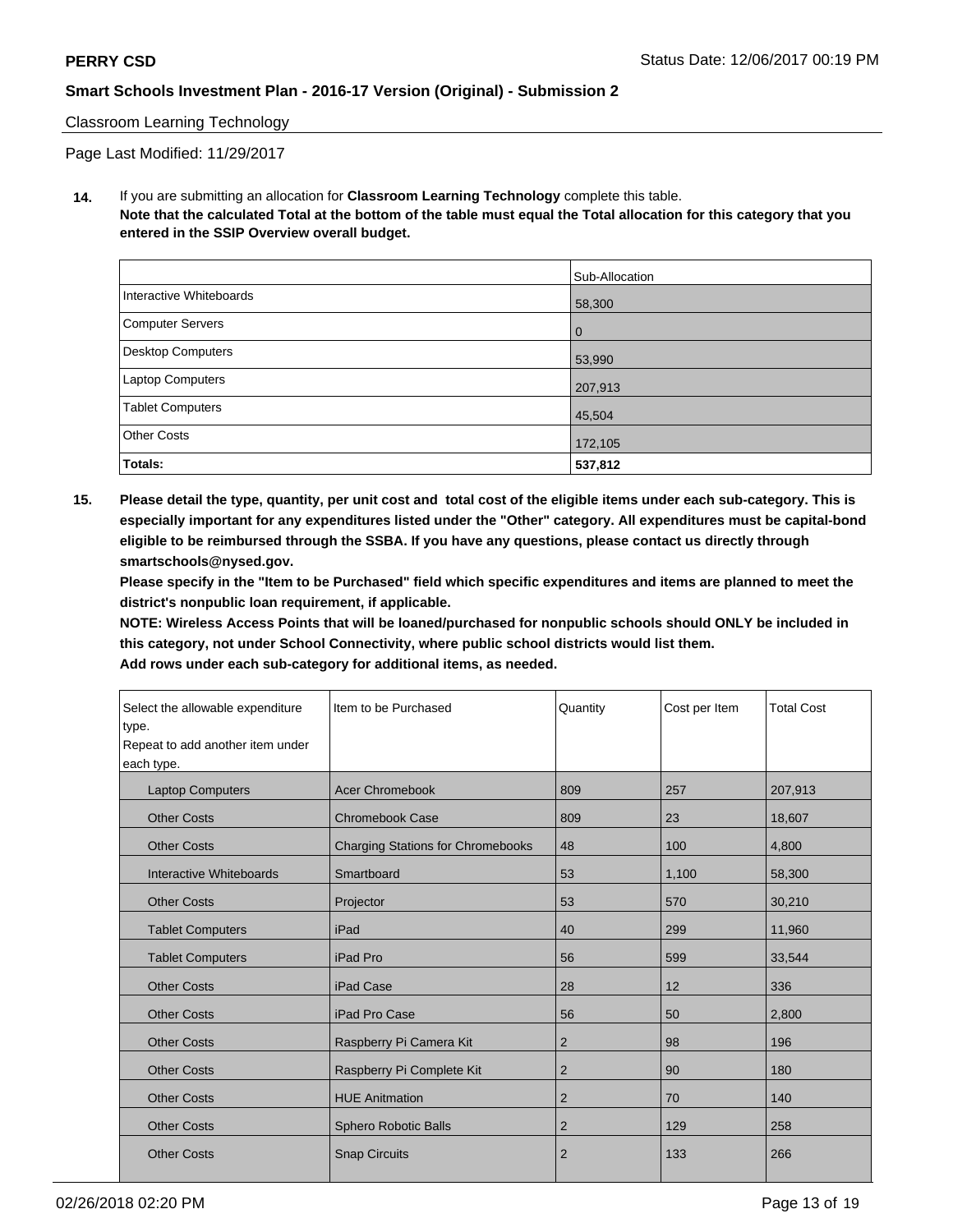# Classroom Learning Technology

Page Last Modified: 11/29/2017

| Select the allowable expenditure<br>type.<br>Repeat to add another item under<br>each type. | Item to be Purchased                                       | Quantity       | Cost per Item | <b>Total Cost</b> |
|---------------------------------------------------------------------------------------------|------------------------------------------------------------|----------------|---------------|-------------------|
| <b>Other Costs</b>                                                                          | <b>Wonder Workshop</b>                                     | 1              | 279           | 279               |
| <b>Other Costs</b>                                                                          | <b>Silhouette Printer</b>                                  | 1              | 269           | 269               |
| <b>Other Costs</b>                                                                          | <b>3D Printer</b>                                          | 1              | 400           | 400               |
| <b>Other Costs</b>                                                                          | Printer                                                    | $\mathbf{1}$   | 1,500         | 1,500             |
| <b>Desktop Computers</b>                                                                    | iMac                                                       | 10             | 1,249         | 12,490            |
| <b>Other Costs</b>                                                                          | iPad Pro Pencil                                            | 56             | 99            | 5,544             |
| <b>Other Costs</b>                                                                          | Camera                                                     | 28             | 300           | 8,400             |
| <b>Other Costs</b>                                                                          | <b>Sherwood Receiver</b>                                   | $\overline{c}$ | 450           | 900               |
| <b>Other Costs</b>                                                                          | <b>Speakers</b>                                            | $\overline{2}$ | 350           | 700               |
| <b>Desktop Computers</b>                                                                    | <b>HP Elitedesk</b>                                        | 50             | 700           | 35,000            |
| <b>Desktop Computers</b>                                                                    | <b>HP 19</b>                                               | 50             | 130           | 6,500             |
| <b>Other Costs</b>                                                                          | <b>Oculus Rift</b>                                         | 30             | 599           | 17,970            |
| <b>Other Costs</b>                                                                          | Glowforge                                                  | 2              | 4,795         | 9,590             |
| <b>Other Costs</b>                                                                          | <b>Builder 3D Printer Extreme</b>                          | 1              | 19,460        | 19,460            |
| <b>Other Costs</b>                                                                          | Artec 3D Scanner                                           | 1              | 19,800        | 19,800            |
| <b>Other Costs</b>                                                                          | Non-public School Funds (Gilead<br>School of Discipleship) | 1              | 29,500        | 29,500            |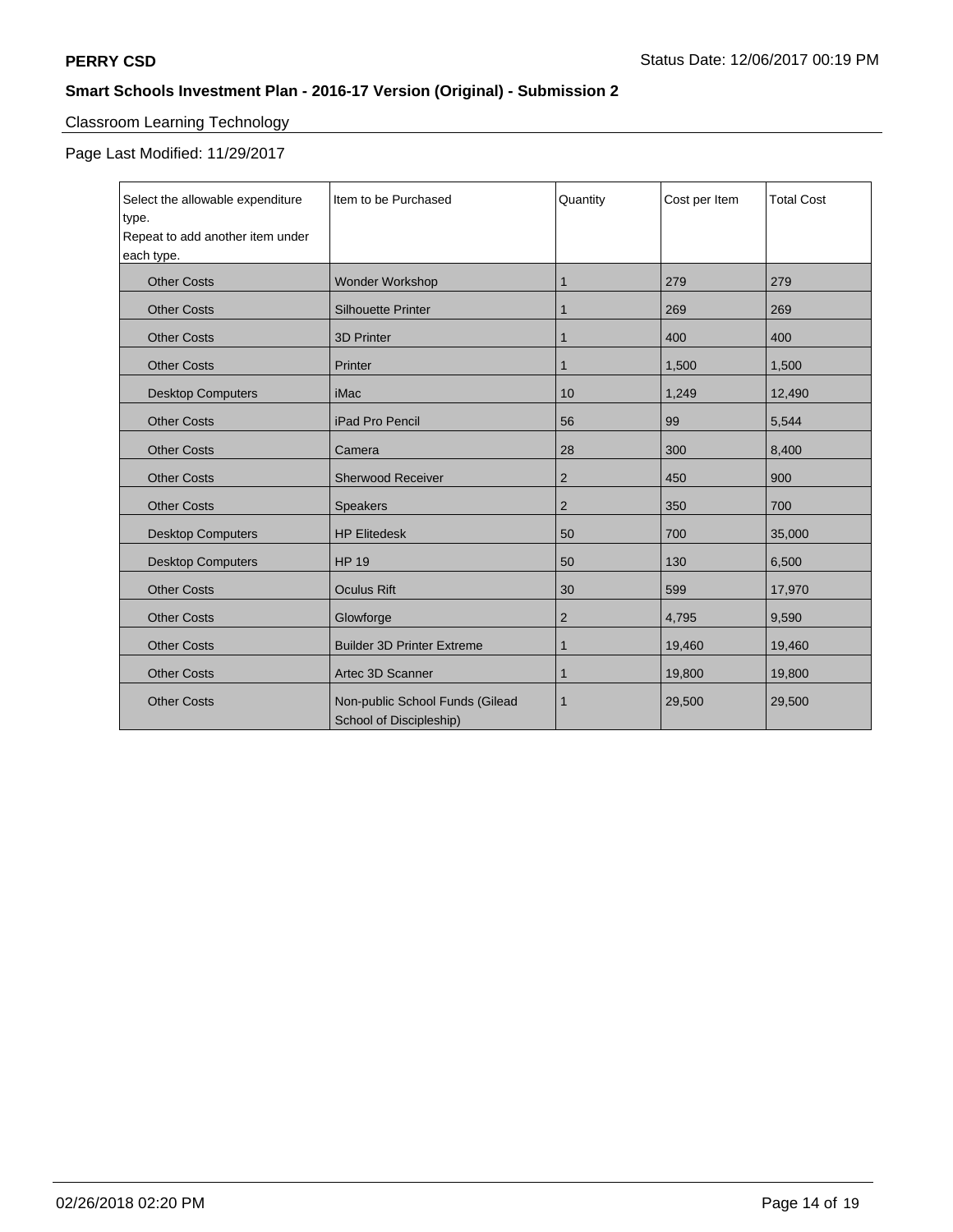### Pre-Kindergarten Classrooms

Page Last Modified: 11/13/2017

**1. Provide information regarding how and where the district is currently serving pre-kindergarten students and justify the need for additional space with enrollment projections over 3 years.**

(No Response)

- **2. Describe the district's plan to construct, enhance or modernize education facilities to accommodate prekindergarten programs. Such plans must include:**
	- **Specific descriptions of what the district intends to do to each space;**
	- **An affirmation that pre-kindergarten classrooms will contain a minimum of 900 square feet per classroom;**
	- **The number of classrooms involved;**
	- **The approximate construction costs per classroom; and**
	- **Confirmation that the space is district-owned or has a long-term lease that exceeds the probable useful life of the improvements.**

(No Response)

**3. Smart Schools Bond Act funds may only be used for capital construction costs. Describe the type and amount of additional funds that will be required to support ineligible ongoing costs (e.g. instruction, supplies) associated with any additional pre-kindergarten classrooms that the district plans to add.**

(No Response)

**4. All plans and specifications for the erection, repair, enlargement or remodeling of school buildings in any public school district in the State must be reviewed and approved by the Commissioner. Districts that plan capital projects using their Smart Schools Bond Act funds will undergo a Preliminary Review Process by the Office of Facilities Planning.**

**Please indicate on a separate row each project number given to you by the Office of Facilities Planning.**

| <b>Project Number</b> |  |
|-----------------------|--|
| (No Response)         |  |

**5.** If you have made an allocation for **Pre-Kindergarten Classrooms,** complete this table.

**Note that the calculated Total at the bottom of the table must equal the Total allocation for this category that you entered in the SSIP Overview overall budget.**

|                                          | Sub-Allocation |
|------------------------------------------|----------------|
| Construct Pre-K Classrooms               | (No Response)  |
| Enhance/Modernize Educational Facilities | (No Response)  |
| Other Costs                              | (No Response)  |
| Totals:                                  | 0              |

**6. Please detail the type, quantity, per unit cost and total cost of the eligible items under each sub-category. This is especially important for any expenditures listed under the "Other" category. All expenditures must be capital-bond eligible to be reimbursed through the SSBA. If you have any questions, please contact us directly through smartschools@nysed.gov.**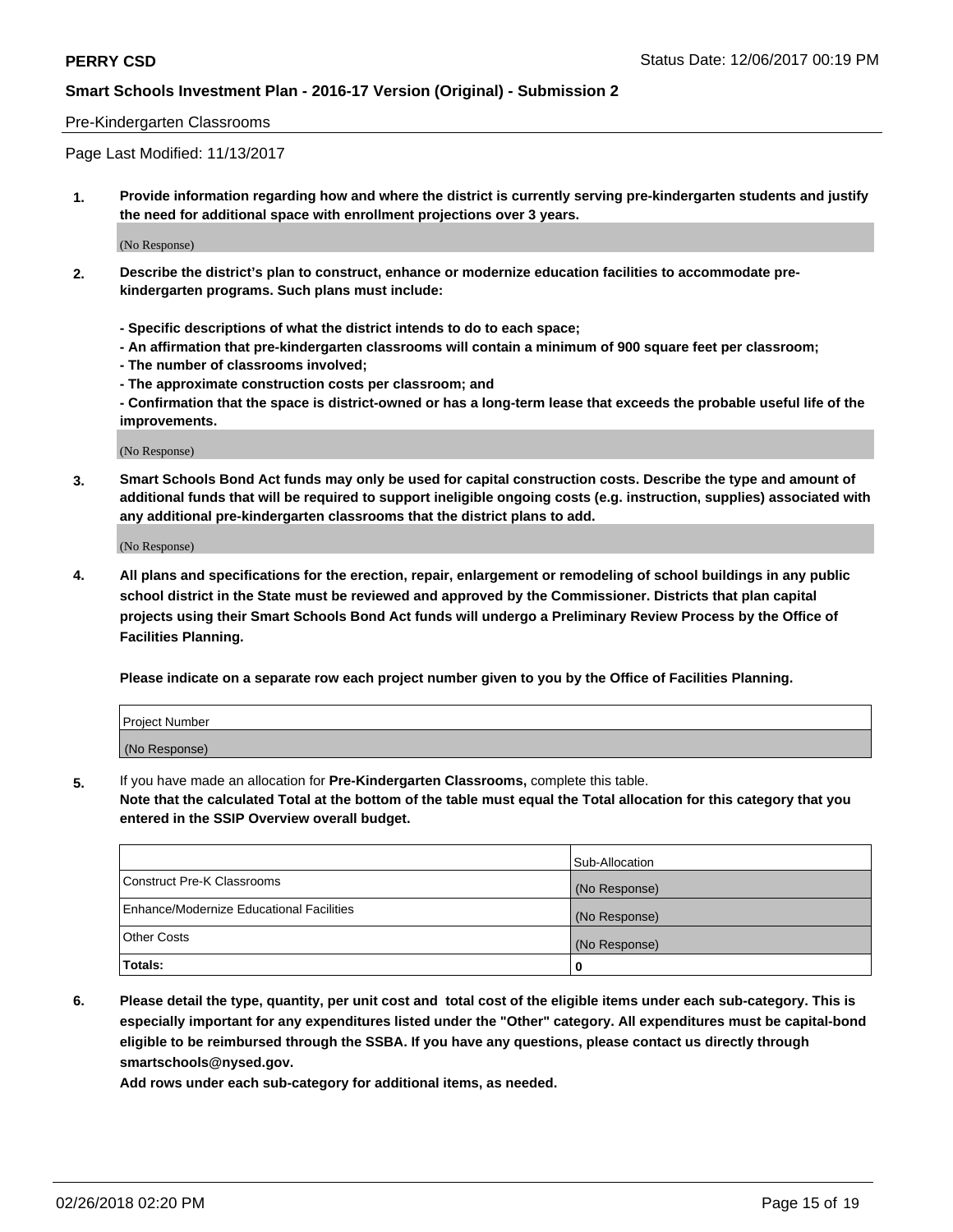# Pre-Kindergarten Classrooms

Page Last Modified: 11/13/2017

| Select the allowable expenditure | Item to be purchased | Quantity      | Cost per Item | <b>Total Cost</b> |
|----------------------------------|----------------------|---------------|---------------|-------------------|
| type.                            |                      |               |               |                   |
| Repeat to add another item under |                      |               |               |                   |
| each type.                       |                      |               |               |                   |
| (No Response)                    | (No Response)        | (No Response) | (No Response) | (No Response)     |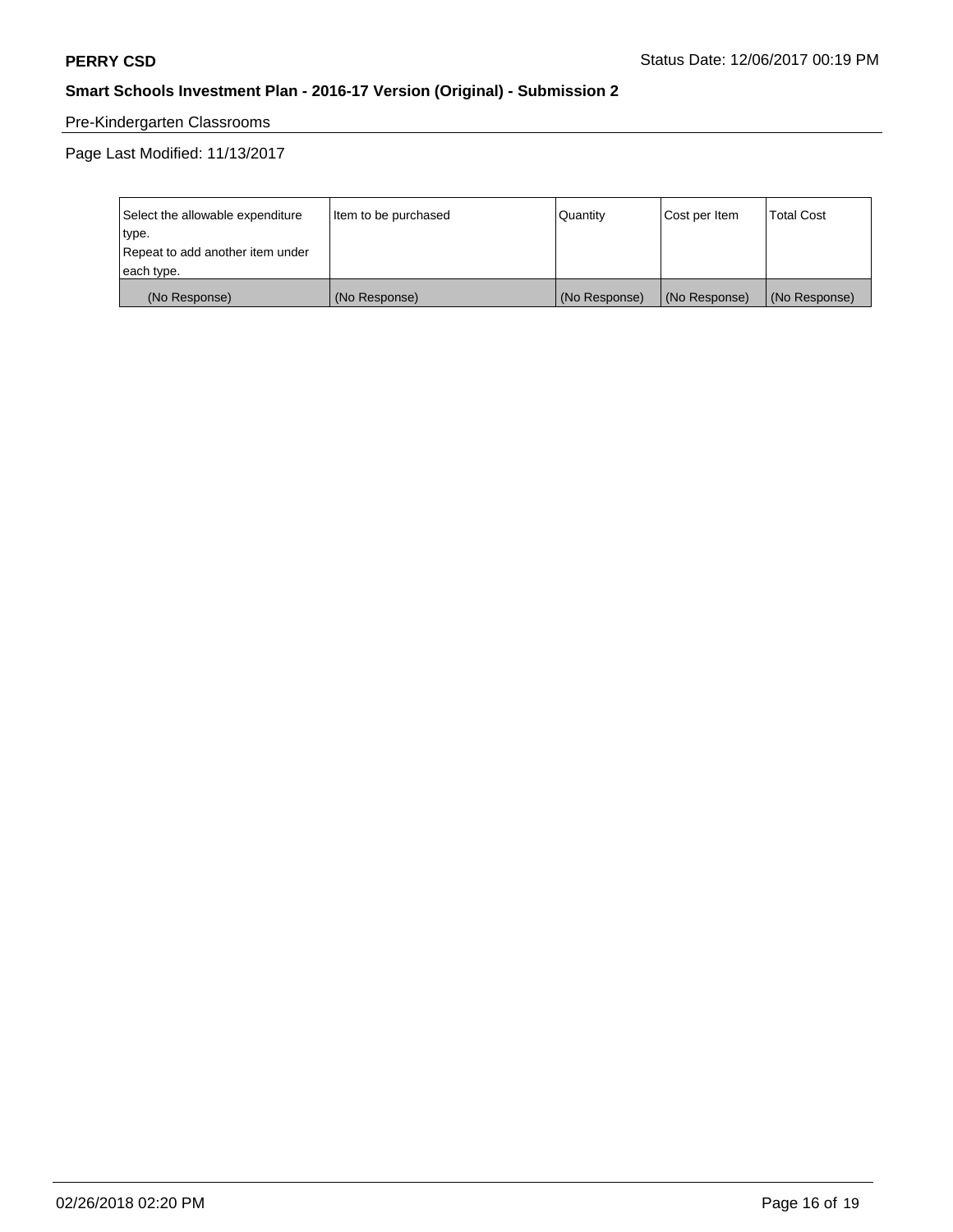Replace Transportable Classrooms

Page Last Modified: 11/13/2017

**1. Describe the district's plan to construct, enhance or modernize education facilities to provide high-quality instructional space by replacing transportable classrooms.**

(No Response)

**2. All plans and specifications for the erection, repair, enlargement or remodeling of school buildings in any public school district in the State must be reviewed and approved by the Commissioner. Districts that plan capital projects using their Smart Schools Bond Act funds will undergo a Preliminary Review Process by the Office of Facilities Planning.**

**Please indicate on a separate row each project number given to you by the Office of Facilities Planning.**

| <b>Project Number</b> |  |
|-----------------------|--|
| (No Response)         |  |
|                       |  |

**3. For large projects that seek to blend Smart Schools Bond Act dollars with other funds, please note that Smart Schools Bond Act funds can be allocated on a pro rata basis depending on the number of new classrooms built that directly replace transportable classroom units.**

**If a district seeks to blend Smart Schools Bond Act dollars with other funds describe below what other funds are being used and what portion of the money will be Smart Schools Bond Act funds.**

(No Response)

**4.** If you have made an allocation for **Replace Transportable Classrooms**, complete this table. **Note that the calculated Total at the bottom of the table must equal the Total allocation for this category that you entered in the SSIP Overview overall budget.**

|                                                | Sub-Allocation |
|------------------------------------------------|----------------|
| Construct New Instructional Space              | (No Response)  |
| Enhance/Modernize Existing Instructional Space | (No Response)  |
| Other Costs                                    | (No Response)  |
| Totals:                                        | 0              |

**5. Please detail the type, quantity, per unit cost and total cost of the eligible items under each sub-category. This is especially important for any expenditures listed under the "Other" category. All expenditures must be capital-bond eligible to be reimbursed through the SSBA. If you have any questions, please contact us directly through smartschools@nysed.gov.**

| Select the allowable expenditure | Item to be purchased | Quantity      | Cost per Item | <b>Total Cost</b> |
|----------------------------------|----------------------|---------------|---------------|-------------------|
| type.                            |                      |               |               |                   |
| Repeat to add another item under |                      |               |               |                   |
| each type.                       |                      |               |               |                   |
| (No Response)                    | (No Response)        | (No Response) | (No Response) | (No Response)     |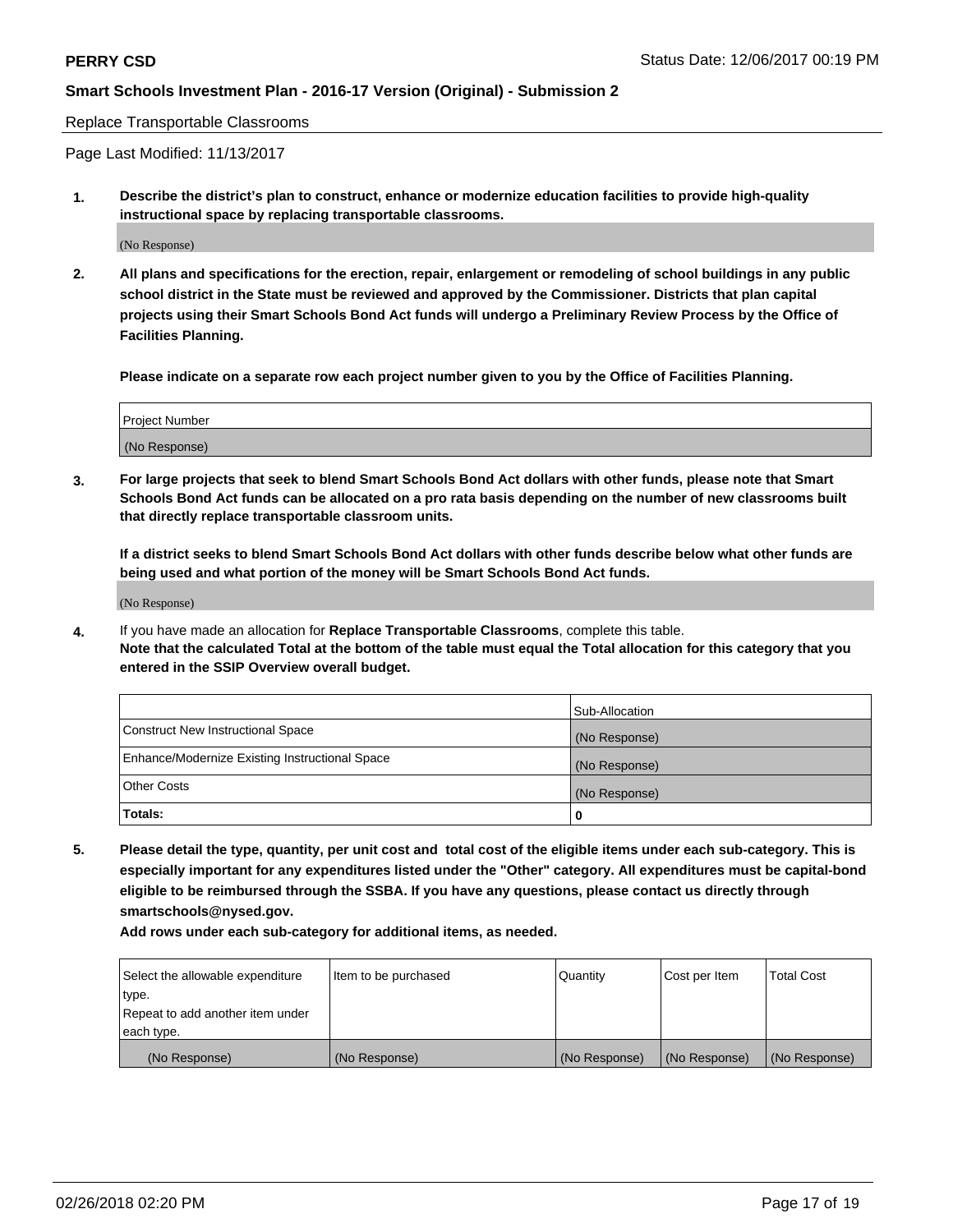### High-Tech Security Features

Page Last Modified: 11/29/2017

**1. Describe how you intend to use Smart Schools Bond Act funds to install high-tech security features in school buildings and on school campuses.**

(No Response)

**2. All plans and specifications for the erection, repair, enlargement or remodeling of school buildings in any public school district in the State must be reviewed and approved by the Commissioner. Districts that plan capital projects using their Smart Schools Bond Act funds will undergo a Preliminary Review Process by the Office of Facilities Planning.** 

**Please indicate on a separate row each project number given to you by the Office of Facilities Planning.**

| <b>Project Number</b> |  |  |
|-----------------------|--|--|
|                       |  |  |
| (No Response)         |  |  |

- **3. Was your project deemed eligible for streamlined Review?**
	- Yes  $\square$  No
- **4. Include the name and license number of the architect or engineer of record.**

| Name          | License Number |
|---------------|----------------|
| (No Response) | (No Response)  |

**5.** If you have made an allocation for **High-Tech Security Features**, complete this table. **Note that the calculated Total at the bottom of the table must equal the Total allocation for this category that you entered in the SSIP Overview overall budget.**

|                                                      | Sub-Allocation |
|------------------------------------------------------|----------------|
| Capital-Intensive Security Project (Standard Review) | (No Response)  |
| <b>Electronic Security System</b>                    | (No Response)  |
| <b>Entry Control System</b>                          | (No Response)  |
| Approved Door Hardening Project                      | (No Response)  |
| <b>Other Costs</b>                                   | (No Response)  |
| Totals:                                              | 0              |

**6. Please detail the type, quantity, per unit cost and total cost of the eligible items under each sub-category. This is especially important for any expenditures listed under the "Other" category. All expenditures must be capital-bond eligible to be reimbursed through the SSBA. If you have any questions, please contact us directly through smartschools@nysed.gov.**

| Select the allowable expenditure | Item to be purchased | Quantity      | Cost per Item | <b>Total Cost</b> |
|----------------------------------|----------------------|---------------|---------------|-------------------|
| type.                            |                      |               |               |                   |
| Repeat to add another item under |                      |               |               |                   |
| each type.                       |                      |               |               |                   |
| (No Response)                    | (No Response)        | (No Response) | (No Response) | (No Response)     |